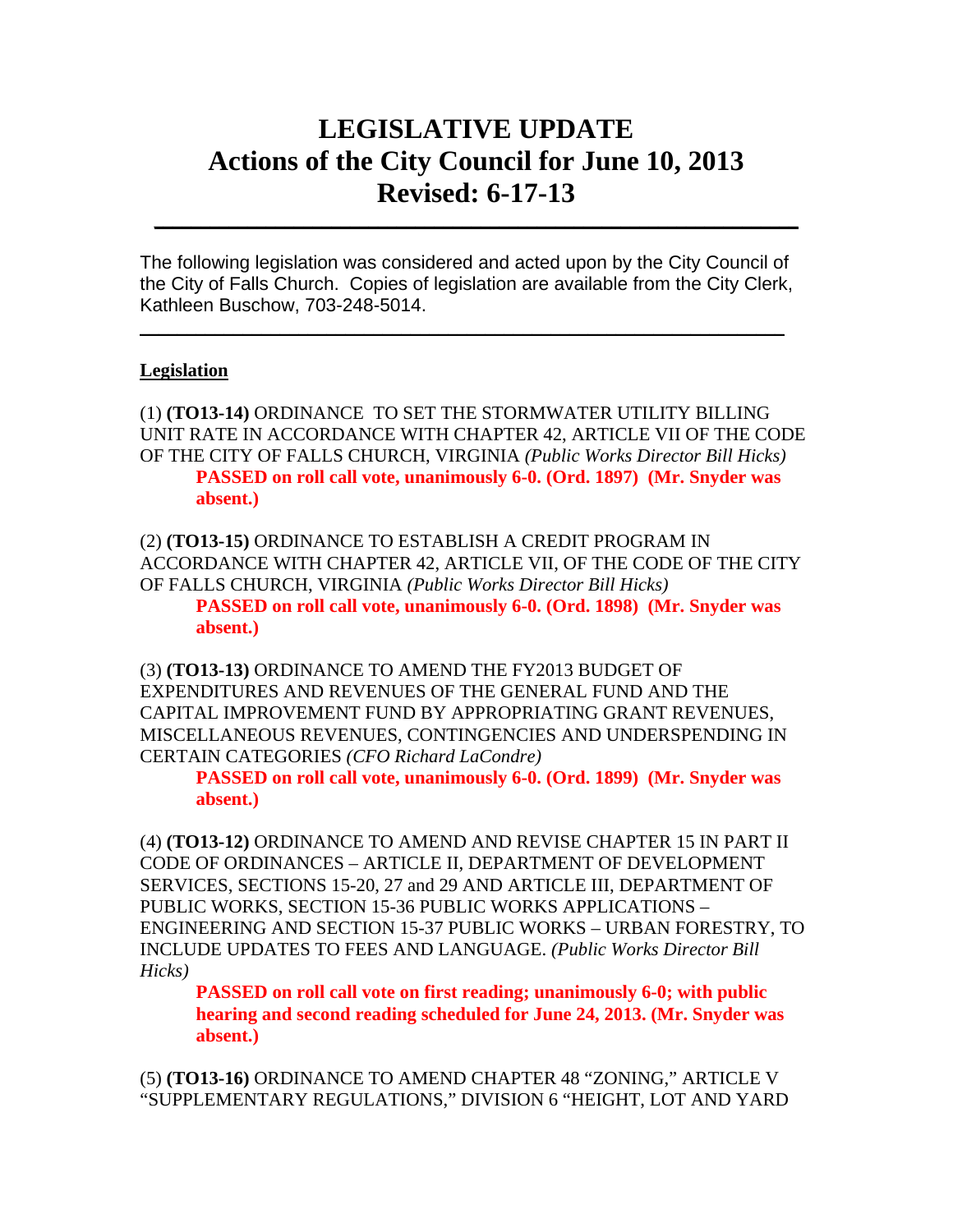REGULATIONS," SECTION 1102 TO BRING REDEVELOPMENT OF EXISTING SUBSTANDARD LOTS INTO CLOSER ALIGNMENT WITH THE COMPREHENSIVE PLAN OF THE CITY OF FALLS CHURCH. *(Development Services Director James Snyder)*

**PASSED on roll call vote on first reading – as amended; unanimously 5-0; with public hearing and second reading scheduled for July 22, 2013. (Mr. Tarter recused himself and left the meeting during consideration of the ordinance; Mr. Snyder was absent.)** 

*[Amended to make effective/deadline date for combined lots August 1, 2014 (rather than 2013); ordinance shall become effective August 1, 2013.]* 

(6) **(TO13-17**) ORDINANCE TO AUTHORIZE SALE OF CITY'S WATER SYSTEM UNDER AGREEMENT OF SALE, CONDITIONED UPON PASSAGE OF NOVEMBER 2013 REFERENDUM AND APPROVAL OF BOUNDARY ADJUSTMENT *(City Attorney John Foster)* 

**PASSED on roll call vote on first reading; unanimously 5-0; with public hearing and second reading scheduled for June 24, 2013. (Mr. Tarter was still absent from Chambers; Mr. Snyder was absent.)** 

**Consent Calendar** – None.

**Other Business** 

**Approval of Minutes** – None.

**Closed Session** – None.

## **Adjournment**

Upon proper motion and unanimous voice vote, the meeting was ADJOURNED at 10:02 p.m.

## **Check List**

|                                     | <b>Legislation</b> | Done |
|-------------------------------------|--------------------|------|
| Agendas-Notices-Legislative Updates | <b>Ord. 1897</b>   |      |
|                                     | <b>Ord. 1898</b>   |      |
|                                     | Ord. 1899          |      |
| <b>Update Code Book</b>             | <b>Ord. 1897</b>   |      |
|                                     | <b>Ord. 1898</b>   |      |